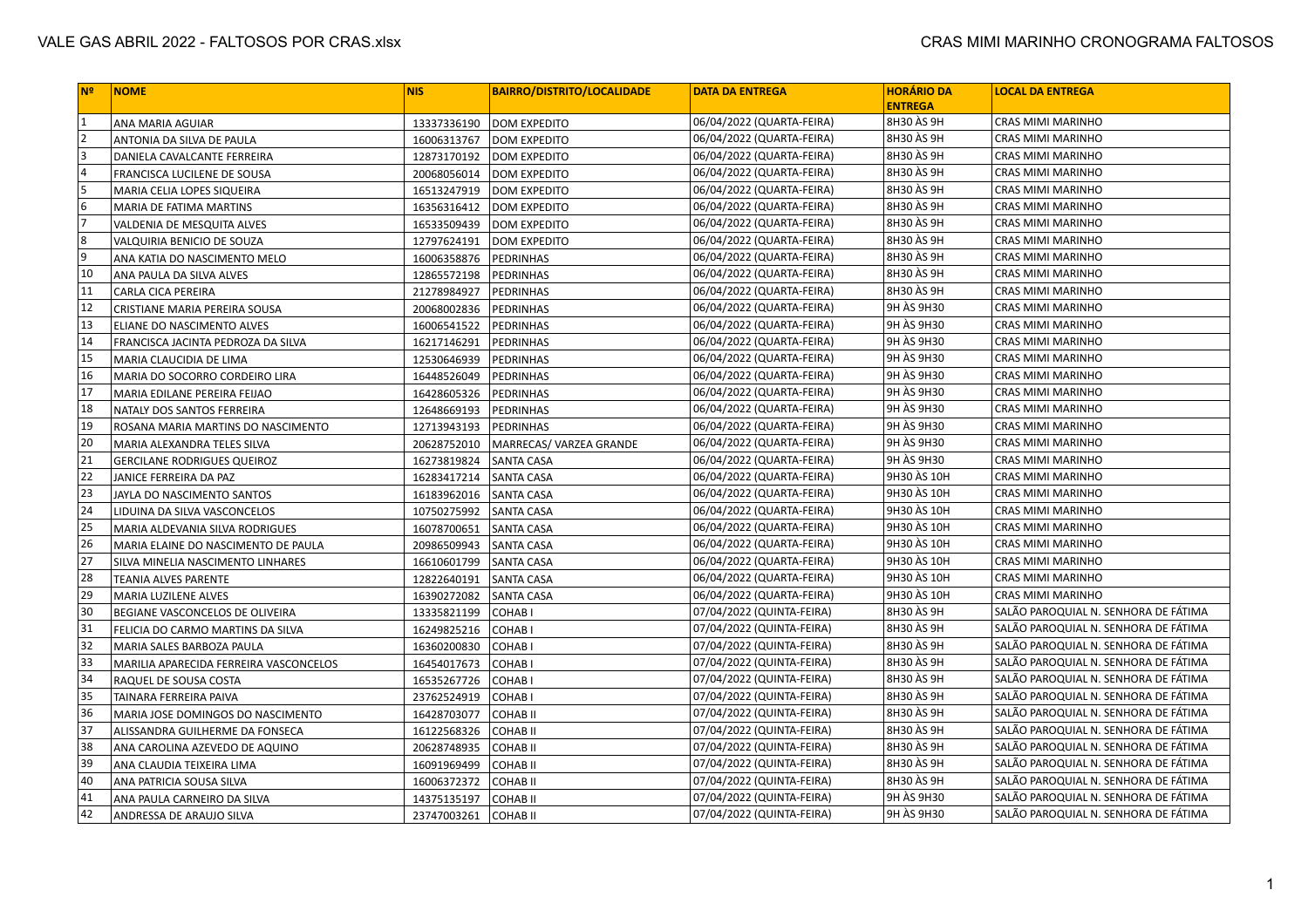| 43 | ANTONIA CLENILDA DA SILVA                     | 20622310482 | <b>COHABII</b>      | 07/04/2022 (QUINTA-FEIRA) | 9H ÀS 9H30   | SALÃO PAROQUIAL N. SENHORA DE FÁTIMA |
|----|-----------------------------------------------|-------------|---------------------|---------------------------|--------------|--------------------------------------|
| 44 | ANTONIETA GOMES DUARTE                        | 16122087514 | <b>COHABII</b>      | 07/04/2022 (QUINTA-FEIRA) | 9H ÀS 9H30   | SALÃO PAROQUIAL N. SENHORA DE FÁTIMA |
| 45 | BENEDITA DA SILVA GOMES                       | 16087749544 | <b>COHABII</b>      | 07/04/2022 (QUINTA-FEIRA) | 9H ÀS 9H30   | SALÃO PAROQUIAL N. SENHORA DE FÁTIMA |
| 46 | CIRLHA DIERLLY LIMA SIQUEIRA                  | 16647587188 | <b>COHAB II</b>     | 07/04/2022 (QUINTA-FEIRA) | 9H ÀS 9H30   | SALÃO PAROQUIAL N. SENHORA DE FÁTIMA |
| 47 | <b>GEANEALINE MARQUES MORAES</b>              | 13891550196 | <b>COHABII</b>      | 07/04/2022 (QUINTA-FEIRA) | 9H ÀS 9H30   | SALÃO PAROQUIAL N. SENHORA DE FÁTIMA |
| 48 | JOSCELIA DE SOUSA SILVA                       | 13041998199 | <b>COHABII</b>      | 07/04/2022 (QUINTA-FEIRA) | 9H ÀS 9H30   | SALÃO PAROQUIAL N. SENHORA DE FÁTIMA |
| 49 | JULIANA VASCONCELOS FEIJAO                    | 16289169573 | <b>COHABII</b>      | 07/04/2022 (QUINTA-FEIRA) | 9H ÀS 9H30   | SALÃO PAROQUIAL N. SENHORA DE FÁTIMA |
| 50 | KAROLAINE MENEZES TEIXEIRA                    | 16431762100 | <b>COHABII</b>      | 07/04/2022 (QUINTA-FEIRA) | 9H ÀS 9H30   | SALÃO PAROQUIAL N. SENHORA DE FÁTIMA |
| 51 | LUCELIA DE SOUSA SILVA                        | 16457583742 | COHAB II            | 07/04/2022 (QUINTA-FEIRA) | 9H30 AS 10H  | SALÃO PAROQUIAL N. SENHORA DE FÁTIMA |
| 52 | MARIA ALCENI DA COSTA                         | 16387476098 | <b>COHABII</b>      | 07/04/2022 (QUINTA-FEIRA) | 9H30 AS 10H  | SALÃO PAROQUIAL N. SENHORA DE FÁTIMA |
| 53 | MARIA DE JESUS SILVA SOUSA                    | 13305450192 | <b>COHAB II</b>     | 07/04/2022 (QUINTA-FEIRA) | 9H30 AS 10H  | SALÃO PAROQUIAL N. SENHORA DE FÁTIMA |
| 54 | MARIA DE LOURDES TOMAZ SOARES                 | 16350589506 | <b>COHABII</b>      | 07/04/2022 (QUINTA-FEIRA) | 9H30 AS 10H  | SALÃO PAROQUIAL N. SENHORA DE FÁTIMA |
| 55 | MARIA ELIANE PARDO DE OLIVEIRA FARIAS         | 16431025130 | COHAB II            | 07/04/2022 (QUINTA-FEIRA) | 9H30 AS 10H  | SALÃO PAROQUIAL N. SENHORA DE FÁTIMA |
| 56 | MARIA FABRIANI SOUSA DE ALMEIDA               | 16509321271 | COHAB II            | 07/04/2022 (QUINTA-FEIRA) | 9H30 AS 10H  | SALÃO PAROQUIAL N. SENHORA DE FÁTIMA |
| 57 | MARIA PATRICIA DO NASCIMENTO XAVIER           | 23717392553 | COHAB II            | 07/04/2022 (QUINTA-FEIRA) | 9H30 AS 10H  | SALÃO PAROQUIAL N. SENHORA DE FÁTIMA |
| 58 | MARIA VALDIVIA MADEIRA DE SOUZA               | 16435770620 | <b>COHABII</b>      | 07/04/2022 (QUINTA-FEIRA) | 9H30 AS 10H  | SALÃO PAROQUIAL N. SENHORA DE FÁTIMA |
| 59 | MARIA VANUSA PARDO OLIVEIRA FARIAS            | 20986508475 | <b>COHABII</b>      | 07/04/2022 (QUINTA-FEIRA) | 9H30 AS 10H  | SALÃO PAROQUIAL N. SENHORA DE FÁTIMA |
| 60 | MICHELLE FLORENCIO VASCONCELOS DE FARIAS      | 16418051921 | COHAB II            | 07/04/2022 (QUINTA-FEIRA) | 9H30 AS 10H  | SALÃO PAROQUIAL N. SENHORA DE FÁTIMA |
| 61 | PRISCILA DA SILVA ARAGAO                      | 20107363296 | COHAB II            | 07/04/2022 (QUINTA-FEIRA) | 9H30 AS 10H  | SALÃO PAROQUIAL N. SENHORA DE FÁTIMA |
| 62 | REJANE SOARES SILVA                           | 12923516194 | COHAB II            | 07/04/2022 (QUINTA-FEIRA) | 9H30 AS 10H  | SALÃO PAROQUIAL N. SENHORA DE FÁTIMA |
| 63 | VERA LUCIA GONCALVES DE SOUSA                 | 16600203960 | <b>COHABII</b>      | 07/04/2022 (QUINTA-FEIRA) | 9H30 AS 10H  | SALÃO PAROQUIAL N. SENHORA DE FÁTIMA |
| 64 | ALEXANDRA GOMES FREIRE                        | 16087298984 | <b>SINHA SABOIA</b> | 07/04/2022 (QUINTA-FEIRA) | 10H AS 10H30 | SALÃO PAROQUIAL N. SENHORA DE FÁTIMA |
| 65 | ALINE MAGALHAES LUCAS                         | 16028203395 | <b>SINHA SABOIA</b> | 07/04/2022 (QUINTA-FEIRA) | 10H ÀS 10H30 | SALÃO PAROQUIAL N. SENHORA DE FÁTIMA |
| 66 | ANA CARLA SEVERINO DA SILVA                   | 16089964639 | SINHA SABOIA        | 07/04/2022 (QUINTA-FEIRA) | 10H AS 10H30 | SALÃO PAROQUIAL N. SENHORA DE FÁTIMA |
| 67 | ANA CELIA CARNEIRO SENA                       | 16089317803 | <b>SINHA SABOIA</b> | 07/04/2022 (QUINTA-FEIRA) | 10H ÀS 10H30 | SALÃO PAROQUIAL N. SENHORA DE FÁTIMA |
| 68 | ANA LETICIA LIMA GRIGORIO                     | 21214796275 | <b>SINHA SABOIA</b> | 07/04/2022 (QUINTA-FEIRA) | 10H ÀS 10H30 | SALÃO PAROQUIAL N. SENHORA DE FÁTIMA |
| 69 | ANTONIA ARISTIANA DE FREITAS NASCIMENTO SOUSA | 16089896765 | <b>SINHA SABOIA</b> | 07/04/2022 (QUINTA-FEIRA) | 10H AS 10H30 | SALÃO PAROQUIAL N. SENHORA DE FÁTIMA |
| 70 | ANTONIA KELI DE SOUSA LIMA                    | 21204400468 | <b>SINHA SABOIA</b> | 07/04/2022 (QUINTA-FEIRA) | 10H ÀS 10H30 | SALÃO PAROQUIAL N. SENHORA DE FÁTIMA |
| 71 | GEICIANY CARLOS DE SOUZA                      | 16250356208 | <b>SINHA SABOIA</b> | 07/04/2022 (QUINTA-FEIRA) | 10H AS 10H30 | SALÃO PAROQUIAL N. SENHORA DE FÁTIMA |
| 72 | IRINETE PAULA CARDOSO DE SOUSA                | 12273425777 | <b>SINHA SABOIA</b> | 07/04/2022 (QUINTA-FEIRA) | 10H ÀS 10H30 | SALÃO PAROQUIAL N. SENHORA DE FÁTIMA |
| 73 | <b>IVANILDA SILVA</b>                         | 20628752355 | <b>SINHA SABOIA</b> | 07/04/2022 (QUINTA-FEIRA) | 10H ÀS 10H30 | SALÃO PAROQUIAL N. SENHORA DE FÁTIMA |
| 74 | JAMILE DE PAULA LIMA                          | 16230218977 | <b>SINHA SABOIA</b> | 07/04/2022 (QUINTA-FEIRA) | 10H ÀS 10H30 | SALÃO PAROQUIAL N. SENHORA DE FÁTIMA |
| 75 | KATIA DO NASCIMENTO RODRIGUES                 | 13613954191 | <b>SINHA SABOIA</b> | 07/04/2022 (QUINTA-FEIRA) | 10H ÀS 10H30 | SALÃO PAROQUIAL N. SENHORA DE FÁTIMA |
| 76 | LINDOCLEIDE DUARTE DE JESUS                   | 16475442411 | <b>SINHA SABOIA</b> | 07/04/2022 (QUINTA-FEIRA) | 10H ÀS 10H30 | SALÃO PAROQUIAL N. SENHORA DE FÁTIMA |
| 77 | LUANA VIANA RODRIGUES                         | 16425672979 | <b>SINHA SABOIA</b> | 07/04/2022 (QUINTA-FEIRA) | 10H AS 10H30 | SALÃO PAROQUIAL N. SENHORA DE FÁTIMA |
| 78 | MARIA ALINE LOPES MARQUES                     | 20107426514 | <b>SINHA SABOIA</b> | 07/04/2022 (QUINTA-FEIRA) | 10H ÀS 10H30 | SALÃO PAROQUIAL N. SENHORA DE FÁTIMA |
| 79 | MARIA CARMILEUDA CAETANO CUSTODIO             | 23654394171 | <b>SINHA SABOIA</b> | 07/04/2022 (QUINTA-FEIRA) | 10H ÀS 10H30 | SALÃO PAROQUIAL N. SENHORA DE FÁTIMA |
| 80 | MARIA EVANIR GADELHA LINO                     | 12630604197 | <b>SINHA SABOIA</b> | 07/04/2022 (QUINTA-FEIRA) | 10H30 AS 11H | SALÃO PAROQUIAL N. SENHORA DE FÁTIMA |
| 81 | MARIA FRANCIELE NORBERTO DE MESSIAS           | 16387523614 | <b>SINHA SABOIA</b> | 07/04/2022 (QUINTA-FEIRA) | 10H30 AS 11H | SALÃO PAROQUIAL N. SENHORA DE FÁTIMA |
| 82 | MARIA FRANCIVALDA SOARES                      | 16390130474 | <b>SINHA SABOIA</b> | 07/04/2022 (QUINTA-FEIRA) | 10H30 AS 11H | SALÃO PAROQUIAL N. SENHORA DE FÁTIMA |
| 83 | MARIA JANAINA LOPES ROSA                      | 20628737445 | SINHA SABOIA        | 07/04/2022 (QUINTA-FEIRA) | 10H30 AS 11H | SALÃO PAROQUIAL N. SENHORA DE FÁTIMA |
| 84 | MARIA LUCIA ROSENDO DA SILVA                  | 16354459259 | <b>SINHA SABOIA</b> | 07/04/2022 (QUINTA-FEIRA) | 10H30 AS 11H | SALÃO PAROQUIAL N. SENHORA DE FÁTIMA |
| 85 | MARIA MARLENE SILVA DO NASCIMENTO             | 12437023293 | <b>SINHA SABOIA</b> | 07/04/2022 (QUINTA-FEIRA) | 10H30 ÀS 11H | SALÃO PAROQUIAL N. SENHORA DE FÁTIMA |
| 86 | <b>MARTA SONIA MENDES MARTINS</b>             | 12195127572 | <b>SINHA SABOIA</b> | 07/04/2022 (QUINTA-FEIRA) | 10H30 AS 11H | SALÃO PAROQUIAL N. SENHORA DE FÁTIMA |